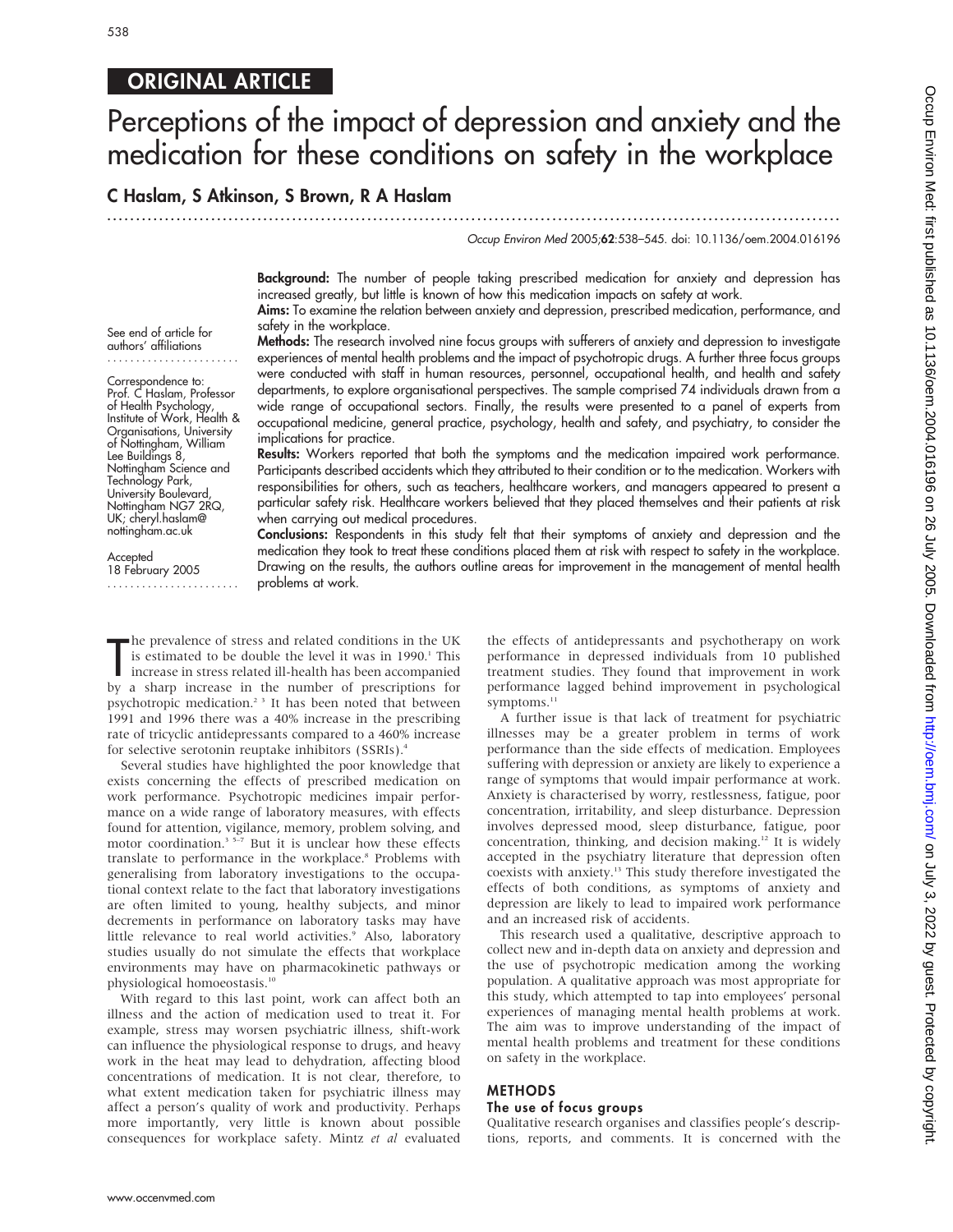# Main messages

- The incidence of psychiatric illness is increasing, and the number of prescriptions for psychotropic medication has sharply increased.
- N Laboratory studies have shown that psychotropic medicines impair psychological functioning, but it is not clear how these effects translate to the workplace.
- This study collected new and in-depth data on the impact of psychotropic medication on working people, across a range of work sectors.
- Both the symptoms of anxiety and depression and the medication for these conditions impaired work performance. A variety of accidents were attributed to the symptoms or to the side effects of medication.
- . Workers with responsibilities for others, such as teachers, healthcare workers, and managers, believed they presented a particular risk to safety in the workplace.

meanings people attach to their experiences and their interpretation of events. It uses open ended questions to elicit this information and these can be administered in interviews or focus groups.

A focus group is a form of group interview whereby the data obtained arise from the interaction and discourse generated by a group discussion. Topics are supplied by the researcher who acts as ''facilitator'' for the discussions. The facilitator ensures that certain topics are addressed and encourages participants to express their views and discuss their personal experiences.

The focus group technique was well suited to this study where the research aimed to elicit information about the personal experience of mental health problems and the impact of psychotropic drugs on work performance. Given the sensitive nature of the topic, the focus group method (as opposed to individual interviews) allowed participants a degree of discretion as to how much personal information they revealed. Respondents reported that they were comfortable in discussing their experiences. Indeed, many commented that they welcomed the opportunity to share their experiences with others in similar circumstances. The groups were facilitated by two experienced researchers who managed the discussions with care and sensitivity.

# **Recruitment**

The research team used a range of recruitment techniques including: liaison with established contacts in organisations; contact with bodies with responsibility for health and safety; contact with trades unions; mail shots, telephone calls, and emails to organisations; advertisements in national and local newspapers, professional publications and local radio; and distribution of posters to organisations.

# Research participants

Twelve focus groups were conducted in total. Nine focus groups involved people with personal experience of anxiety and/or depression in the previous two years and who had taken prescribed medication for these conditions during that period. These groups comprised:

• Individuals sampled from sectors including: health care, social services, education, manufacturing, engineering, retail, service industries (six focus groups)

# Policy implications

- N Workers prescribed antidepressants need careful monitoring, especially at the start of treatment, when they may experience side effects which impair their performance at work and pose a risk to safety.
- **•** Employees need accessible patient information, explaining the actions of the medication, potential impact on safety, and what they should expect with regard to symptom improvement.
- **•** Successful rehabilitation requires coordination between managers and staff from occupational health to support workers, and should involve assessment of the risk relating to an individual worker's condition and/or medication with regard to safety in the workplace.
- N Individuals attending anxiety management courses run by clinical psychology services in the Midlands. To participate in these courses, participants needed clinical referral from their GPs. Participants in these courses came from various occupational sectors (three focus groups).

A further three focus groups were conducted with staff having responsibility for human resources, personnel, occupational health, and health and safety. The aim of these groups was to examine organisational policy and practice relating to workers with anxiety and depression. The focus groups were conducted at Loughborough University, and at workplace settings throughout the UK.

The results from the 12 groups were then presented to a panel of invited experts. The panel members comprised trades union representatives, practitioners, and researchers in the disciplines of general practice, occupational medicine, health and safety, health and clinical psychology, and psychiatry. The results were presented for discussion and to consider the implications of the findings for work policy and practice.

# Research instruments and analyses

Two focus group interview schedules were developed, one for employees and the other for organisational representatives. Both schedules were piloted and subsequently refined. Each focus group discussion lasted for approximately 90 minutes and was recorded on tape, with the agreement of participants. The recorded material was fully transcribed.

The transcribed data were analysed by the sorting of verbatim material into themes using the method described by Knodel.<sup>14</sup> The first phase involved physically organising and subdividing data into meaningful segments by cutting and pasting material into categorical collections. The second phase involved determining criteria for organising data into themes (coding the data) and a subsequent search for patterns within themes to draw meaningful conclusions. The initial set of codes (or themes) corresponded to each question in the focus group schedule. In addition, some questions had prompts and a separate code was assigned to each. Other topics arose spontaneously in the discussion (emergent themes) and these were assigned separate codes. The data under each theme was summarised and verbatim quotes used to illustrate the theme being described. The reliability of this analysis was ensured through systematic review of the data by three members of the research team.

This work received approval from the university ethics committee.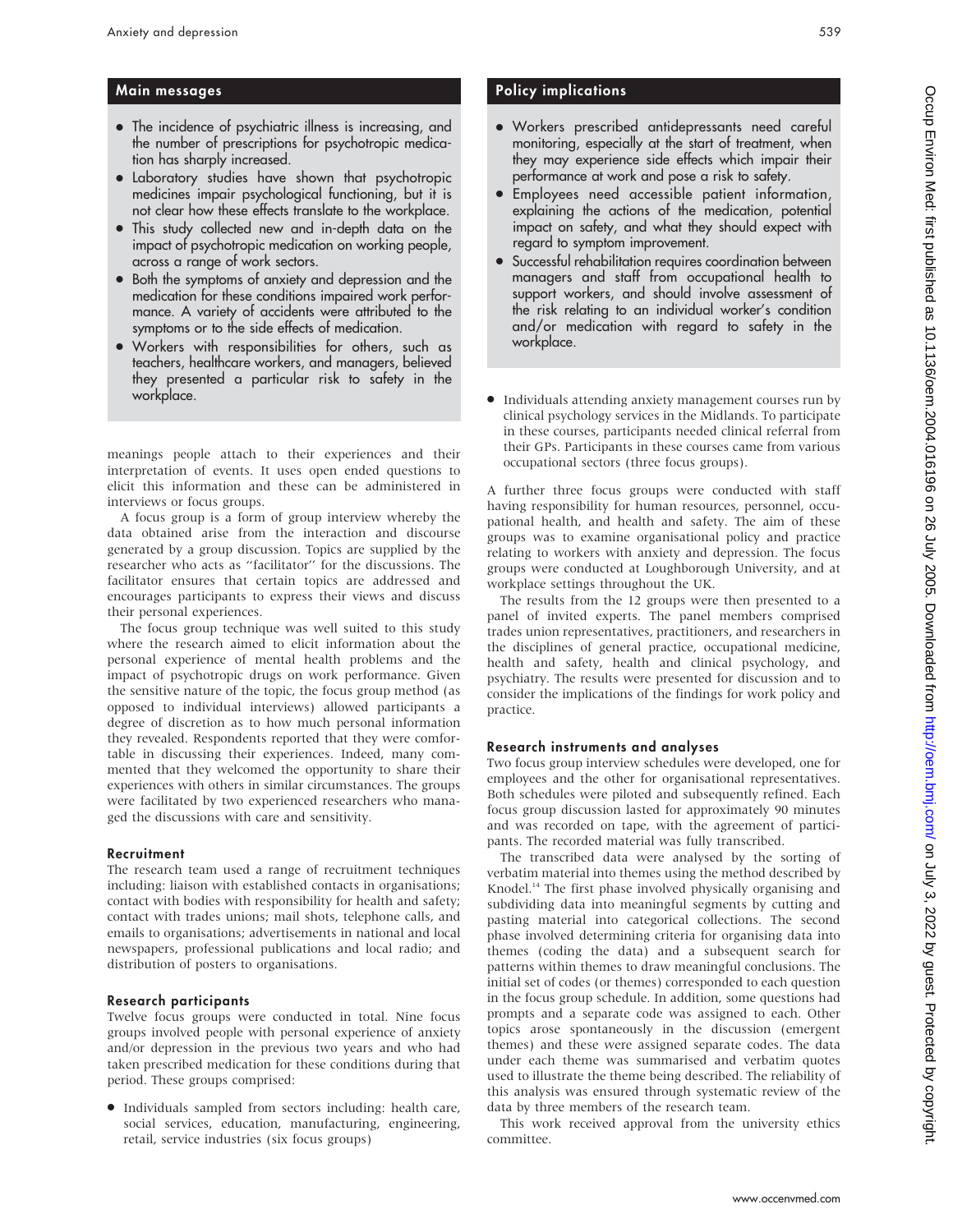| Group                                 | Gender             | <b>Employment</b>                                                                                                                                                                                                                              | Age       |
|---------------------------------------|--------------------|------------------------------------------------------------------------------------------------------------------------------------------------------------------------------------------------------------------------------------------------|-----------|
| Employees with anxiety and depression |                    |                                                                                                                                                                                                                                                |           |
| Anxiety management group 1            | 8 female           | Secretarial, Sales, Unemployed (2), Photographic assistant, Care assistant, Sales<br>consultant. Prevocational tutor                                                                                                                           | $18 - 55$ |
| Anxiety management group 2            | 5 female<br>2 male | Scientific officer (NHS), Retired (2), Administrator, Veterinary Surgeon, Car<br>mechanic, Electrician                                                                                                                                         | $28 - 63$ |
| Anxiety management group 3            | 3 male<br>1 female | Programme Area Manager/Lecturer, Primary School Head Teacher,<br>Unemployed, Researcher                                                                                                                                                        | $22 - 55$ |
| Employee group 1                      | 2 female<br>5 male | Teacher (3), University administrator, Teacher in higher education,<br>Registrar in primary school, University technician                                                                                                                      | $35 - 60$ |
| Employee group 2                      | 7 female           | Admin in university (2), Bank, Council worker, University administrator,<br>Enquiry officer-police station, Public sector                                                                                                                      | $29 - 53$ |
| Employee group 3                      | 5 female<br>2 male | Car leasing-payroll, Food manufacturing, Advisory teacher, Accounts-coach<br>company, Personnel, Mental Health Social Worker, Freelance Lecturer                                                                                               | $30 - 56$ |
| Employee group 4 (managers)           | 3 female<br>2 male | Front line manager-food company, Personnel manager (NHS), Health<br>and safety manager (2), Head teacher, Worker in higher education                                                                                                           | $33 - 58$ |
| Employee group 5 (managers)           | 2 female<br>3 male | Lawyer in Civil service, Veterinary Surgeon, Deputy governor of prison,<br>Computing services at university                                                                                                                                    | $45 - 54$ |
| Employee group 6                      | 3 female<br>1 male | Locum staff grade psychiatrist, Consultant psychiatrist, Former GP,<br>Senior House Officer                                                                                                                                                    | $28 - 54$ |
| Organisational representatives        |                    |                                                                                                                                                                                                                                                |           |
| Organisational group 1                | 1 female<br>2 male | Occupational Health Nurse-manufacturing, Occupational Health Physician-manufacturing, Occupational<br>Health and Safety Advisor-manufacturing/construction                                                                                     |           |
| Organisational group 2                | 5 female<br>2 male | Training Manager, Hospital Human Resources Manager, Counselling and Support Manager, Human<br>Resources Manager, Human Resources Advisor-healthcare, Personnel Officer (2)                                                                     |           |
| Organisational group 3                | 7 female<br>3 male | Occupational Health-manufacturing (3), Union Health and Safety Representative, Health and Safety<br>Officer-borough council, Occupational Health Nurse-health care (4), Occupational Health Nurse<br>Specialist-civilian and service employees |           |

#### RESULTS

Table 1 shows demographic profiles of the participants, both employees with anxiety and depression and organisational representatives  $(n = 74)$ .

Table 2 lists the psychotropic medication that employees had been prescribed and percentages of respondents that had received each class of drug.

# Workers' experiences

# Accidents and near misses

Participants reported that they found it difficult to distinguish between the effects of the symptoms of anxiety and depression and the effects of their medication. They noted that the symptoms and the side effects of the medication included: confusion, dizziness, and lack of concentration. They believed these side effects/symptoms impaired their ability to function effectively at work and made them more liable to accidents. It was felt that hazards relating to anxiety and depression were difficult to measure in terms of risk assessment as, unlike physical hazards, they are not visible.

Participants described a range of accidents and injuries, which they attributed to their condition or medication.

''I had a series of falls at the time ... I would go faster and faster and faster. If I'd got a large queue, I'd try and deal with them really quickly and then, because I know they're all waiting I wouldn't take a break. I'd go faster and faster and I'm sure I would walk faster and faster. I had a series of falls and they actually sent me for some tests because of it.'' (Female working in university administration)

''I tend to make silly mistakes, some of them resulting in cuts, scratches and minor injuries.'' (Female working in the public sector)

'' .... when I went into industry I suffered a hand injury ... it was a hosiery needle that went into my hand and they had

to make an incision and take it out and I thought I would be back at work within 2–3 days. It went from bad to worse. The pain was out of this world and I was constantly going to the Infirmary and telling them that something is not quite right here and my absence from work just kept going on.'' (Male university technician who previously worked in manufacturing)

#### Accidents while driving

Driving was an area identified as a high risk activity both at work and when travelling to and from work. A primary school head teacher noticed that his driving was becoming more aggressive and he drove faster because he felt short of time and under pressure to get to work:

''Driving is the thing that I noticed because I was always feeling short of time, under pressure. I have a 25 mile journey to work each day on fairly busy motorways ... my driving was becoming much more aggressive. I was driving a lot faster because I felt that I had to get to work quickly to get going. I couldn't waste a moment of my life even if it meant driving unsafely.''

One participant was driving students in a minibus for work and after the journey realised that his mind had not been on the job of driving the bus, though he was not aware of this at the time. Some people felt they were at risk when driving to and from work, because of an inability to concentrate and as a result of tiredness:

''I had one [accident] on my way back from work. I was so highly stressed, and something happened at work, I was quite distracted, I don't normally have accidents, I'm known to be quite a good driver. And somehow, I totally misjudged the amount of space to overtake a car ... it was only wing mirrors that went.'' (Female teacher)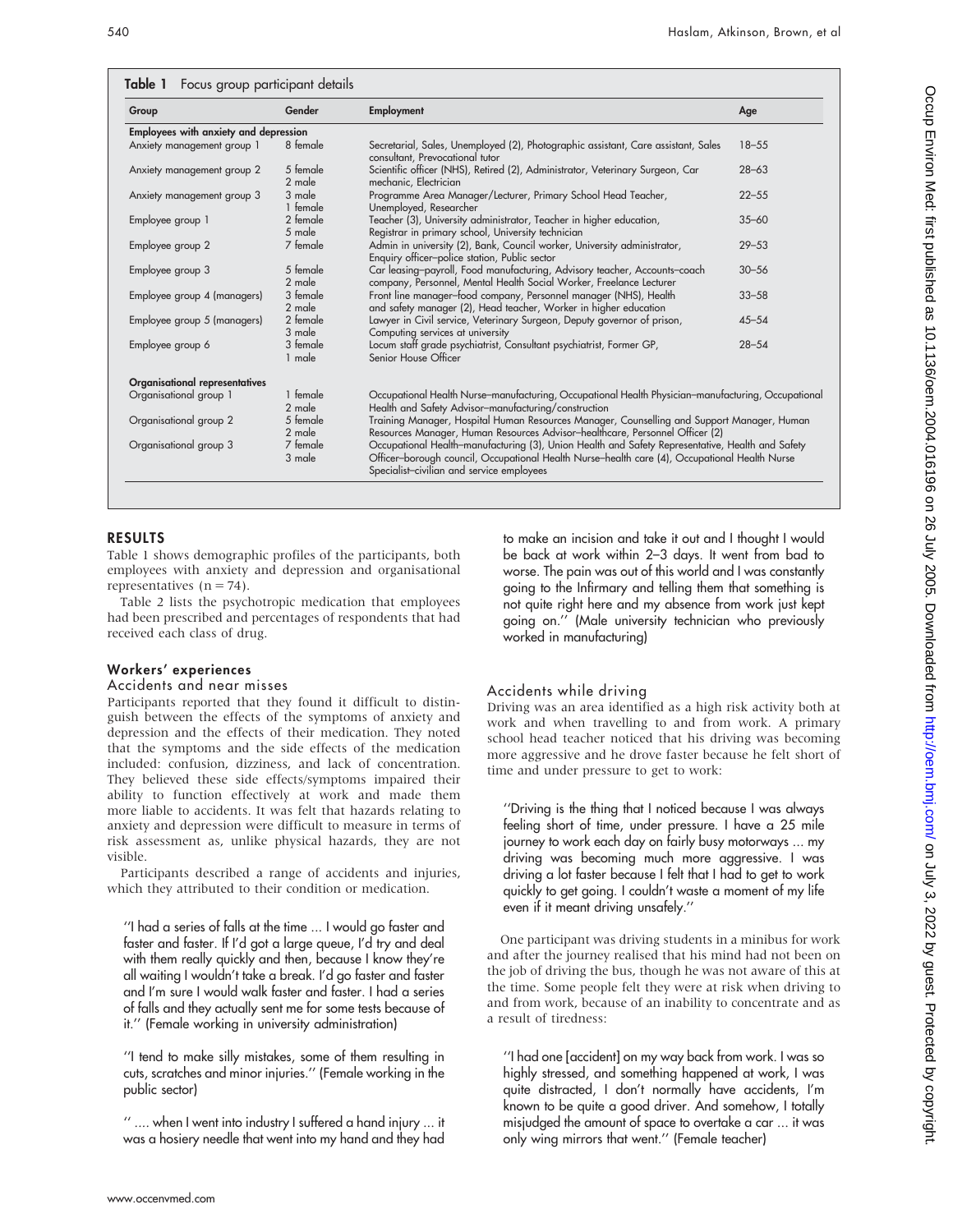| Drug group          | % respondents<br>prescribed this<br>class of drug | Drug                        | Proprietary name          |
|---------------------|---------------------------------------------------|-----------------------------|---------------------------|
| Selective serotonin | 72%                                               | Citalopram                  | Cipramil                  |
| reuptake inhibitors |                                                   | Fluoxetine                  | Prozac                    |
|                     |                                                   | Fluvoxamine Maleate         | Faverin                   |
|                     |                                                   | Paroxetine                  | Seroxat                   |
|                     |                                                   | Sertraline                  | Lustral                   |
| Benzodiazepines     | 30%                                               | Diazepam                    | Valium                    |
|                     |                                                   | Lorazepam                   | Ativan                    |
|                     |                                                   | Temazepam                   |                           |
| Antidepressants     | 19%                                               | Venlaxafine                 | Efexor                    |
|                     |                                                   | Mirtazapine                 | Zispin                    |
|                     |                                                   | Nefazodone Hydrochloride    | Dutonin                   |
|                     |                                                   | Flupentixol                 | Fluanxol                  |
| Tricyclics          | 9%                                                | Imipramine Hydrochloride    | Tofranil                  |
|                     |                                                   | Amitriptyline Hydrochloride | Lentizol/Triptafen/       |
|                     |                                                   |                             | Triptafen-M               |
|                     |                                                   | Dothiepin Hydrochloride     | Prothiaden                |
|                     |                                                   | Doxepin                     | Sinequan                  |
| Anti manic          | 6%                                                | Lithium Citrate             | Li-Liquid/Priadel         |
|                     |                                                   | Lithium Carbonate           | Camcolit/Liskonum/        |
|                     |                                                   |                             | Priadel                   |
| Beta blockers       | 4%                                                | Oxprenolol Hydrochloride    | Slow-Trasicor (modified   |
|                     |                                                   |                             | release)                  |
|                     |                                                   |                             | Trasidrex (with diuretic) |
|                     |                                                   | Pindolol                    | Visken                    |
|                     |                                                   |                             | Viskaldix (with diuretic) |

'' ... realising you just don't remember the last five or ten minutes of the journey because you're thinking about something else, on autopilot and certainly I found driving when depressed extremely hard because it's amazing how much concentration levels go down.'' (Male former GP)

# Responsibility for others

Safety issues particularly concerned individuals who had responsibilities for others, for example, staff with responsibility for health and safety in organisations, teachers, healthcare professionals, and managers:

''One of my responsibilities was to Health and Safety and occasionally I was so tired and fed up with it all, you'd see something but you'd let it go and just not react because, if you did you'd have another load of work.'' (Male lecturer)

Workers operating machinery felt they were at particular risk. A male electrician said that he took great care when using machinery:

''It is a danger, because if you are suffering from depression or anxiety and you take medication you have to be two pairs of eyes. Careful when using machinery. Because I use a lot of machinery. I have to be very careful.''

A car mechanic checked all his work several times, aware that he could endanger someone's life:

''Because I am a foreman and a mechanic, when I do servicing I don't just check the plug once, I check it five times. Then I have to check the wheel nuts five times. Everything is five times. Because you go round it, and you go round it again, 'did I do that?' And then you go round it again. I know other people who don't even suffer with

depression probably do that as well. But it is very difficult in our trade. You've got to do it right first time, because you're endangering somebody else's life.''

# Healthcare professionals

The healthcare professionals who participated in this study noted that antidepressant use was widespread among their colleagues, as this female consultant psychiatrist who left work for health reasons remarked:

''In the seven years I had been there all three full time female consultants had been off sick with depression, and one of the male consultants had a previous illness of depression. It's happening so much and that's just among consultants, let alone the managers who have been off sick with depression. In fact there was a bit of joke among my team last year, all of us were on antidepressants, we'd just sit down and say 'what are you taking these days?'.''

Health professionals, including GPs and hospital doctors believed that they sometimes put themselves and their patients at risk. In some instances, difficulties arising from their symptoms and/or medication resulted in serious consequences:

''That's the worry isn't it, that you're going to make a clinical error. The only complaint I had against me that actually got very far (the relatives took it to the ombudsman, who found eventually for the family) was during a time when I went to my GP and he said 'you should take 5 weeks off sick' and I said 'no I'll be alright'. It was around that time when that person was under my care. I mean the whole total systems failure contributed to it, but I was the consultant in charge of that person's care and I should have made sure that things were done better.'' (Female locum psychiatrist)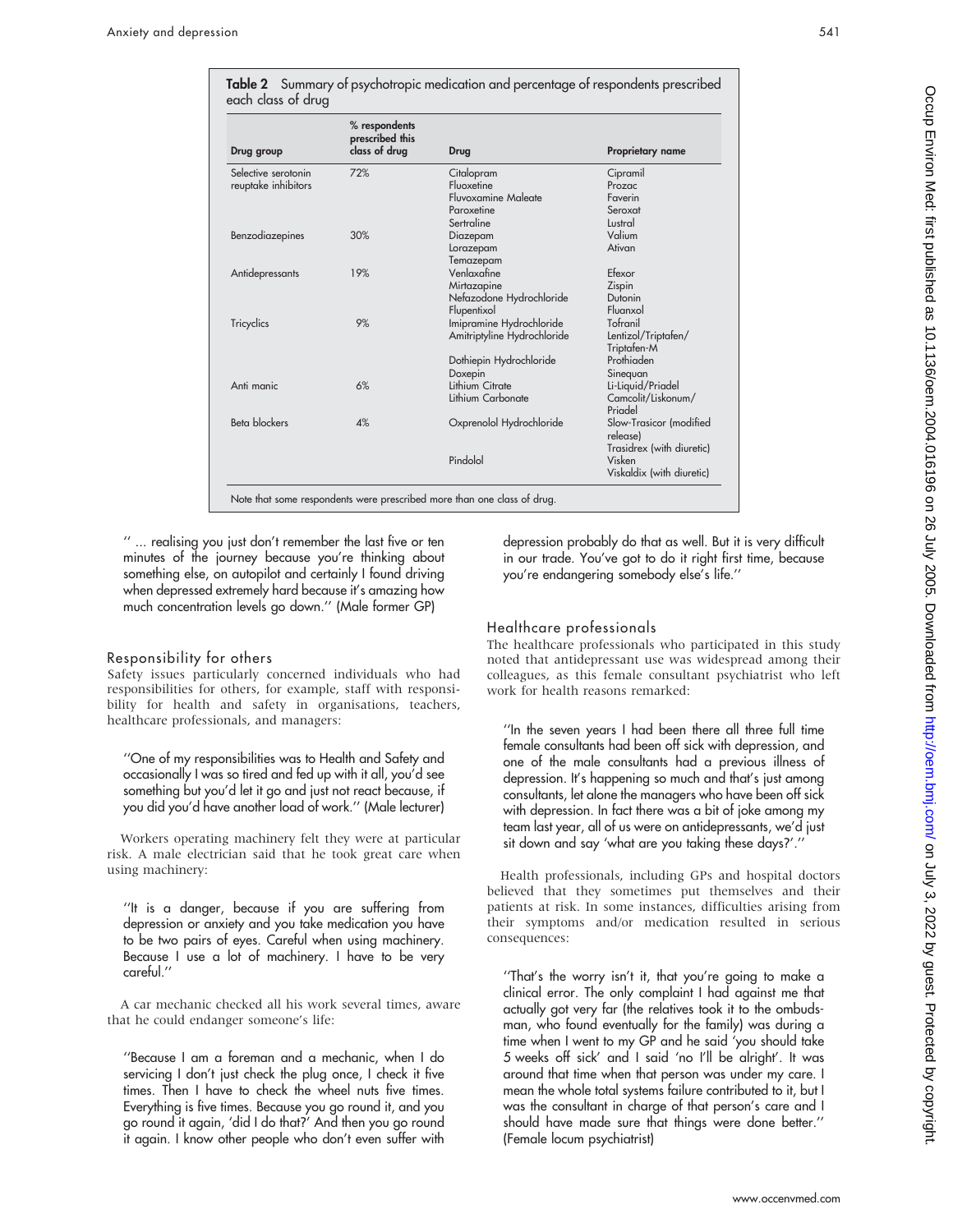''My last night at work, I was having one of those days when you can't concentrate. I was just feeling awful. I was asking my house officer to check what I was doing, because I felt she was in a better state than me. We went to an arrest, and it was one of the worst arrests I've ever been to. I made an absolute complete cock up of it and the only sensible thing I said was 'let's stop because I think he's dead anyway' ... but then I got his haematemesis [the vomiting of blood] to my face. I think if I'd been thinking about hepatitis and maybe if I'd been feeling a bit better, a little bit more awake, I might have run that arrest better and maybe he wouldn't have vomited blood to my face. I know that night I couldn't concentrate.'' (Female Senior House Officer)

A particular risk was identified in relation to handling hazardous materials, for example, blood, and many doctors were concerned about administering drugs and using needles and in some cases had injured themselves:

'' ... contact with body fluids is probably the area you are most likely to put yourself at risk apart from driving because I certainly noticed that when I'm not that great it can be very difficult to get blood out of people or get things into people without making a bit of a mess of it. The thing is if you're a psychiatrist like me and you're not doing these things often enough to be proficient, what happens is you forget the routine of having stuff handy. So you don't have the cotton wool, so you're standing there with a needle in somebody's arm and blood goes everywhere, all over you, all over the floor, over the patient and you're apologising and then you're realising 'drug addict, oh goodness knows what they've got'.'' (Female psychiatrist)

''I certainly remember when I was in general practice, just sometime after I was first ill we had a patient that was known to be AIDS positive and I had to take a blood sample from him at home. I mean normally I had absolutely no problem taking blood samples, it didn't bother me at all and I was quite competent. But now my hands were shaking, whether that would have happened anyway or whether it was a combination of depression and anxiety I don't know. I mean that's one of the things anxiety does, it makes you perceive things as more threatening.'' (Male former GP)

# Organisational perspective

The focus groups with organisational representatives centred on recruitment, support, and rehabilitation issues for employees with anxiety and depression, as viewed from an organisational perspective.

#### Recruitment

Organisational representatives noted that where applicants disclosed a history of anxiety and depression, they might be referred to occupational health departments if there was concern with regard to the work they would have to undertake. This enabled assessment of the work and identification of job modifications if necessary, but it was felt that such assessments were fraught with problems. It takes considerable time to obtain information from health professionals regarding the potential employee's mental health and the employer needs to confirm or withdraw the offer of an appointment quickly in order to be fair to the job applicant. It was suggested that most applicants are reluctant to declare mental health problems because they think it would disadvantage their chances of employment. A male hospital human resources manager commented:

''It's extremely rare that they'll declare that they've got some mental health problem. They're quite happy to declare if they've got a physical problem. I imagine we are employing quite a lot of people who have got a variety of mental health problems that are not known to us when they join the organisation.''

#### Mental health at work

Organisational representatives felt that the reporting of mental ill health is very problematic for many workers, particularly in male dominated work sectors such as construction and engineering:

''There's this macho image ... some of the people on site are there till seven, eight o'clock in the evening ... if you're in the office at nine o'clock in the evening you're more likely to get promoted. Especially in construction industries, engineering, the macho thing, so that mental health's just brushed under the carpet.'' (Female health and safety advisor for an engineering and construction firm)

''There's almost some kudos seen in getting a physical injury. Whereas mental illness is seen as a sign of weakness, as someone who's not able to cope.'' (Male occupational health nurse in heavy industry)

Some workers did not wish to reveal mental health problems such as anxiety and depression to their managers, as a male occupational nurse stated:

''A lot of staff see stress as the kiss of death to their career ... they'll either be first for the redundancy or they'll look at them and say 'Well, if they can't handle their present job without stress, they won't handle a promotion'.''

Participants felt that the need to respect a worker's confidentiality sometimes limited the effectiveness of the support that they could provide. A male human resources manager of a hospital explained:

''Employees are often reluctant to have information about them shared beyond the confines of the Occupational Health Department. You get advice that the person should be on lighter duties or should be in a less stressful post and in practical terms it doesn't actually help you ... to share any confidence with other managers outside of their immediate working environment, is quite difficult. They tend not to want that, they want to keep it close and share it with as few people as they can. So there is a problem in achieving the help that you can see they might benefit from.''

#### Rehabilitation

Various methods of rehabilitation were identified from the wide range of organisations represented. These included phased returns to work involving therapeutic hours over 4–6 weeks, starting with as little as two hours a day. Involvement of managers and colleagues in the rehabilitation plan was considered essential. It was felt that occupational health staff should identify the implications for work of any medication taken by the person returning to work: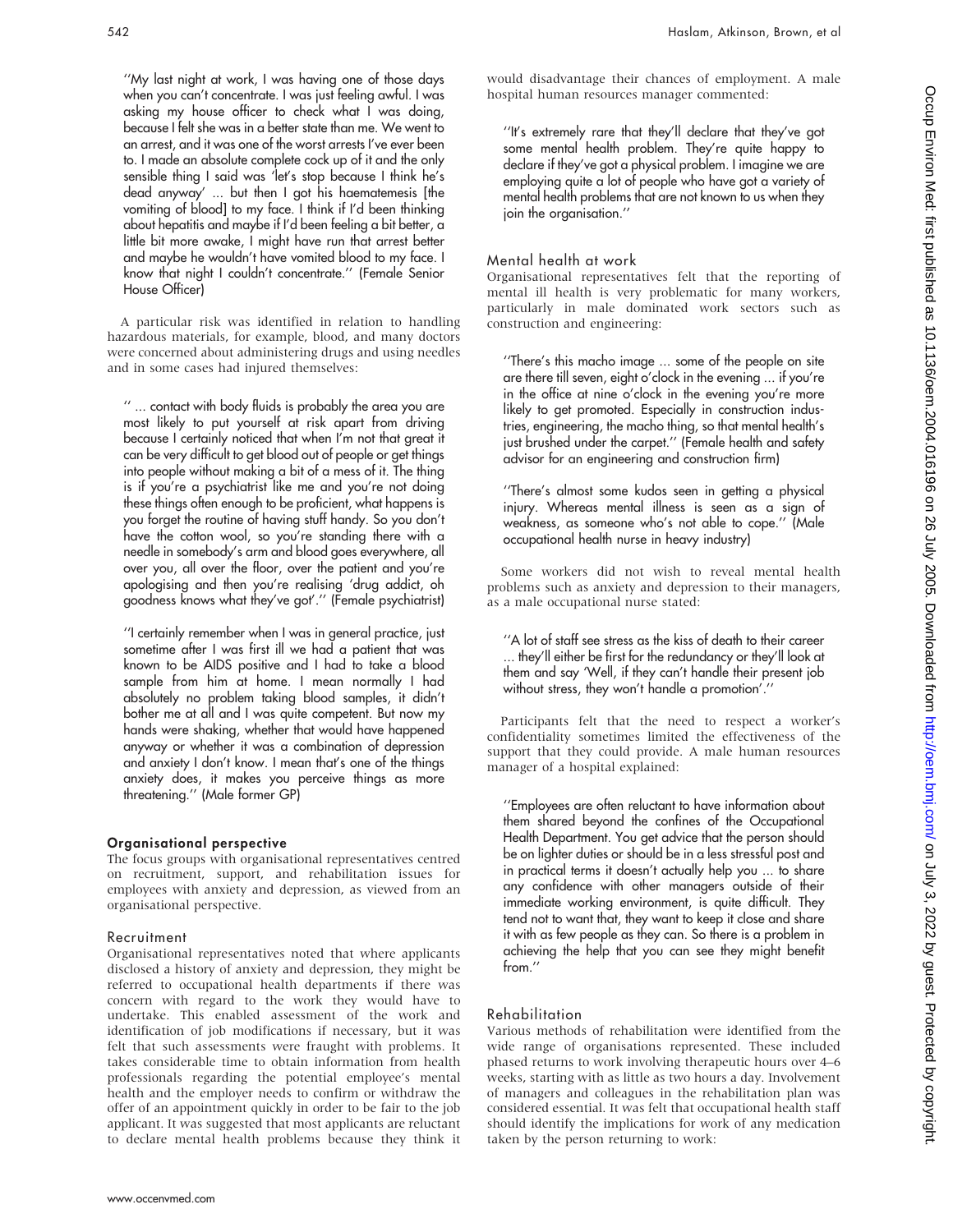''I think this is one of the important aspects of the Occupational Health role that we identify the medication that people are on and relate that to the job that they are doing. Obviously, if people are operating machinery, driving, that sort of thing, that is one of the main reasons why we see them from a Health and Safety point of view. Our company has a policy that people who're on medicines that may affect their abilities to do the job, have to notify Occupational Health. It is a company requirement people should notify Occupational Health, because psychotropic drugs do affect people's ability to do machinery type jobs.'' (Male head of nursing from a heavy industry manufacturing company)

It was believed that medical practitioners were concerned about people returning to work too early. Liaison between employers and GPs about rehabilitation programmes would enable some workers to make a phased return to work earlier. As a male head of nursing in a manufacturing company explained:

''GPs are, justifiably, anxious about whether they can let someone come back to work. Because unless they know the employer, and the support they're going to give, then they tend to say 'Well it's all or nothing', you're either better or you're not. We daren't risk letting you go back to work. I think Occupational Health plays a part there, in developing a relationship with local GPs and just giving them the confidence to let their patients come back to work sooner rather than later.''

It was noted that employees returning to work on reduced hours should be ''extra'' to the staff needed, to avoid other workers being put under pressure through having to cover the shortfall. While co-workers might initially show empathy and understanding to those on reduced hours, this feeling may diminish as they continue to carry the extra burden of supporting someone with mental health problems. Employees on reduced hours sometimes returned to full duties too early in order to relieve the pressure on their coworkers.

#### Validation exercise

A validation exercise was conducted where the results were presented to an invited group of experts from relevant disciplines to consider the implications for work policy and practice. The participants' views concurred with the findings of the study. They raised the issue that workers were at risk of accidents when they were depressed and not treated with effective medication. They felt that untreated anxiety and depression can be as much a safety risk as any side effects of the medication, as a mental healthcare practitioner remarked:

''In terms of safety there is more risk involved in being depressed and not treated than in being treated effectively on a drug.''

The validation group noted that employment sectors vary in terms of their policies relating to medication. Occupations such as train operation and offshore working have strict policies relating to psychotropic drugs, including alcohol. It was commented that this may deter some operators from notifying their employers that they are taking medication due to the risk of losing their job.

The risks associated with self-medication using alcohol, herbal products, and caffeine were discussed. Self-medication with herbal products such as St Johns Wort and Rescue Remedy may be used in larger doses than prescribed. Caffeine was also considered to be a problem when used in excess. The use of alcohol was identified as a particular work hazard. As this health care practitioner commented:

''Alcohol is often used as a self-medication. It's not a very effective self-medication. It contributes to the problem. If we don't look for it we are going to be less effective in treating a depression.''

The advantages of maintaining employees with anxiety and depression at work were discussed. Remaining at work maintains a person's social support network. Hence prolonged absence from work due to anxiety and depression is not always beneficial, as noted by a union representative:

''This is a Catch 22 situation. If someone is on medication and they step down from work, you take them away from the problem but you take them away from the social networks.''

Validation group respondents described rehabilitation programmes that they had encountered in some organisations that involved a gradual reintroduction of the person back into the organisation. This maintained contact between the person and their colleagues without putting too much pressure on the individual, allowing them to gradually regain their full role in the workplace.

#### **DISCUSSION**

Employees found it difficult to distinguish between the effects of their symptoms and the effects of medication. They felt that both the symptoms and the medication impaired their ability to operate at work and made them more liable to accidents. Generally respondents displayed a high degree of awareness of the impact of the medication and symptoms on their performance and safety at work. Participants described a range of accidents, which they attributed to their condition or medication, including falls, minor injuries, and accidents when driving. Future quantitative studies in this area might usefully focus on reported accidents in the workplace to establish the range and frequency of these incidents.

#### Employees responsible for the safety and wellbeing of others

Respondents in occupations having responsibility for others (teachers, healthcare professionals, mechanics, and electricians) felt they were at particular risk with respect to the impact of anxiety and depression and the medication for these conditions on their work. Healthcare professionals considered that they sometimes put themselves and their patients at risk. The risks highlighted by healthcare workers related to impaired clinical judgement, making clinical errors, handling hazardous materials such as blood, administering drugs, and needle injuries.

The experiences described by teachers, managers, and healthcare workers in this study are in line with findings from other quantitative research. A number of studies have indicated that teachers have a high prevalence of anxiety, worry, and fatigue compared to other occupations.15 16 A recent survey of a random population sample, has shown that 20% reported very high or extremely high levels of stress at work and stress is highest among teachers, nurses, and managers.<sup>17–19</sup> It would seem there is a strong case for focusing on the mental health of these particular groups of workers, both in terms of future research and policy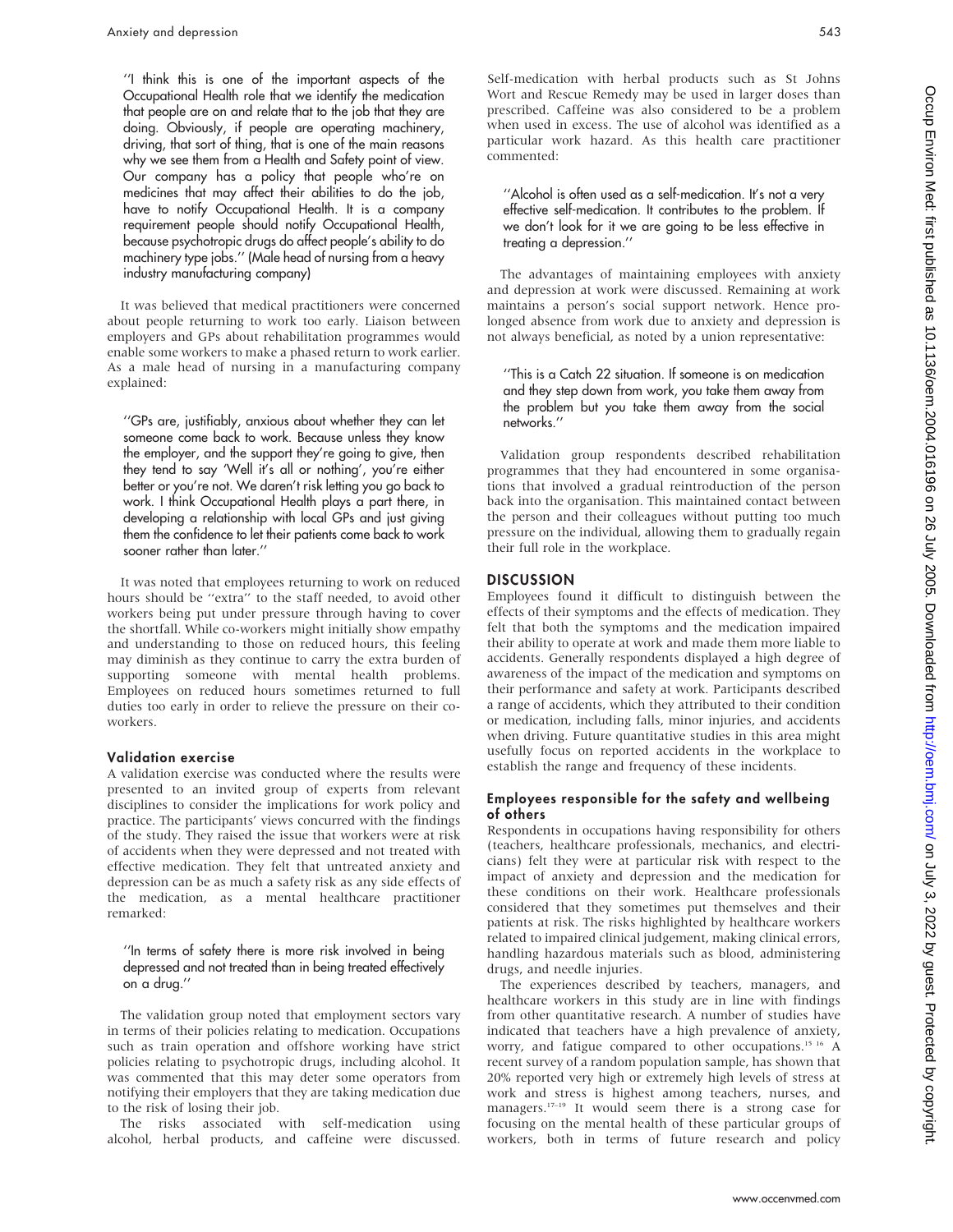formation. More research is needed to investigate the occupational health of employees with responsibilities for others including: workers in health and social care, managers, and teachers. This work should explore the particular aspects of these occupations that contribute to psychological ill health and determine what organisational factors mediate against the development of mental health problems.

#### Organisational issues

Representatives from human resources, personnel, occupational health, and health and safety departments drawn from a wide range of private and public organisations considered the impact of mental health problems and medication on safety in the workplace. They noted that job applicants might be screened in pre-employment questionnaires for previous histories of mental health problems prior to starting work. Where candidates do disclose a history of mental health problems, an assessment may be conducted, but it was felt that candidates were unlikely to disclose such information and that there is probably a high level of unreported psychiatric morbidity in the working population.

Where a person has disclosed a mental health problem to occupational health staff they need to be assured of confidentiality to avoid any potential stigma or discrimination. However, organisational representatives in this study felt that in managing mental health problems at work, occupational health personnel are limited in what can be achieved by the need to respect confidentiality. Organisational representatives felt that improved liaison between GPs and employers could facilitate earlier and more successful rehabilitation of workers with mental health problems. While such liaison may well improve rehabilitation, it would of course necessitate the consent of the patient.

The validation group noted that occupations vary in terms of polices relating to medication. Some organisations, for example, public transport, have very strict policies relating to the use of psychotropic drugs. It was felt this may deter employees from notifying their employers that they are taking medication. Untreated anxiety and depression was also considered to be a safety risk. Self-treatment for anxiety and depression, including the use of alcohol, herbal products, and caffeine were also identified as potential safety risks in the workplace. The level of such self-treatment would be important to establish in future quantitative studies of workplace drug use.

#### Recommendations

The results of this study suggest that anxiety and depression and the medication used to treat these conditions may pose a risk to safety in the workplace. Maintaining workers with anxiety and depression at work or rehabilitating workers following sickness absence involves two distinct elements. Firstly, there is the medical judgement about the worker's ability to continue in their job while sick or under a medication regime. Secondly, there is the manager's decision concerning sick leave or modification to work activities for the employee. Occupational health personnel have an important role in representing the employee's interest in this process.

Successful management of mental health problems and rehabilitation requires:

- N Coordination between managers and staff from human resources, personnel, occupational health, and health and safety departments to support workers
- N Accessible patient information, explaining the actions of the medication, potential impact on safety, and what patients should expect with regard to symptom improvement
- Assessment of the risk relating to an individual worker's condition and/or medication with regard to safety in the workplace
- N Flexible working practices to accommodate an employee's capabilities along with careful monitoring and regular review of their workload.

Managers require guidance on maintaining people with anxiety and depression in the workplace, which may involve modifying workloads or the range of tasks workers are asked to undertake. Employers should also provide workers with access to formal and informal counselling services. Managers need support from occupational health, health and safety, human resources, and personnel in the rehabilitation of workers following sick leave for anxiety and depression. Rehabilitation might involve phased return to work, and being excused front line duties such as meetings or dealing with the public until the employee is able to regain their full role in the organisation.

Occupational health staff may need to conduct an assessment of risk relating to medication when the employee returns to work and this should involve liaison with the GP or other health care professionals involved in the treatment of the employee.

# Limitations of the study

This study relied on volunteers' self-report and it is reasonable to assume that employees who had experienced problems with medication may be more likely to participate in such a study than those who had a satisfactory experience. The authors therefore make no claims that these findings can be generalised more widely. Another limitation is that because respondents were directly recruited through workplaces and anxiety and depression management groups, the researchers had no background information on severity of mental health problems of participants. It is likely that occupational risk will vary considerably between those with mild depression and those with more serious depression.

However, this study does provide insight into the problems workers face in managing their symptoms and dealing with the side effects of medication at work. The results indicate that both the symptoms of anxiety and depression and the medication prescribed for these disorders may represent a risk to occupational safety.

# Conclusions

The findings of this work relate directly to the UK Government's occupational health strategy to stop people being made ill by work; help people who are ill return to work; and improve opportunities for people not currently in employment due to ill health.<sup>20</sup> Prevention of mental health problems, such as anxiety and depression, should be an important goal for organisations both large and small. Early detection and management of mental health problems in the workplace may be achieved through good management and human resource policies being implemented, and through effective communication networks in the organisation. These measures, combined with the careful rehabilitation of workers with anxiety and depression, may offer significant benefits to organisations in terms of reducing accidents, sickness absence, and staff turnover.

# ACKNOWLEDGEMENTS

This work was funded by the UK Health and Safety Executive. The views expressed in this paper are those of the authors and do not necessarily reflect HSE policy. We would like to thank our focus group participants for their support and for the time they gave so generously to this study.